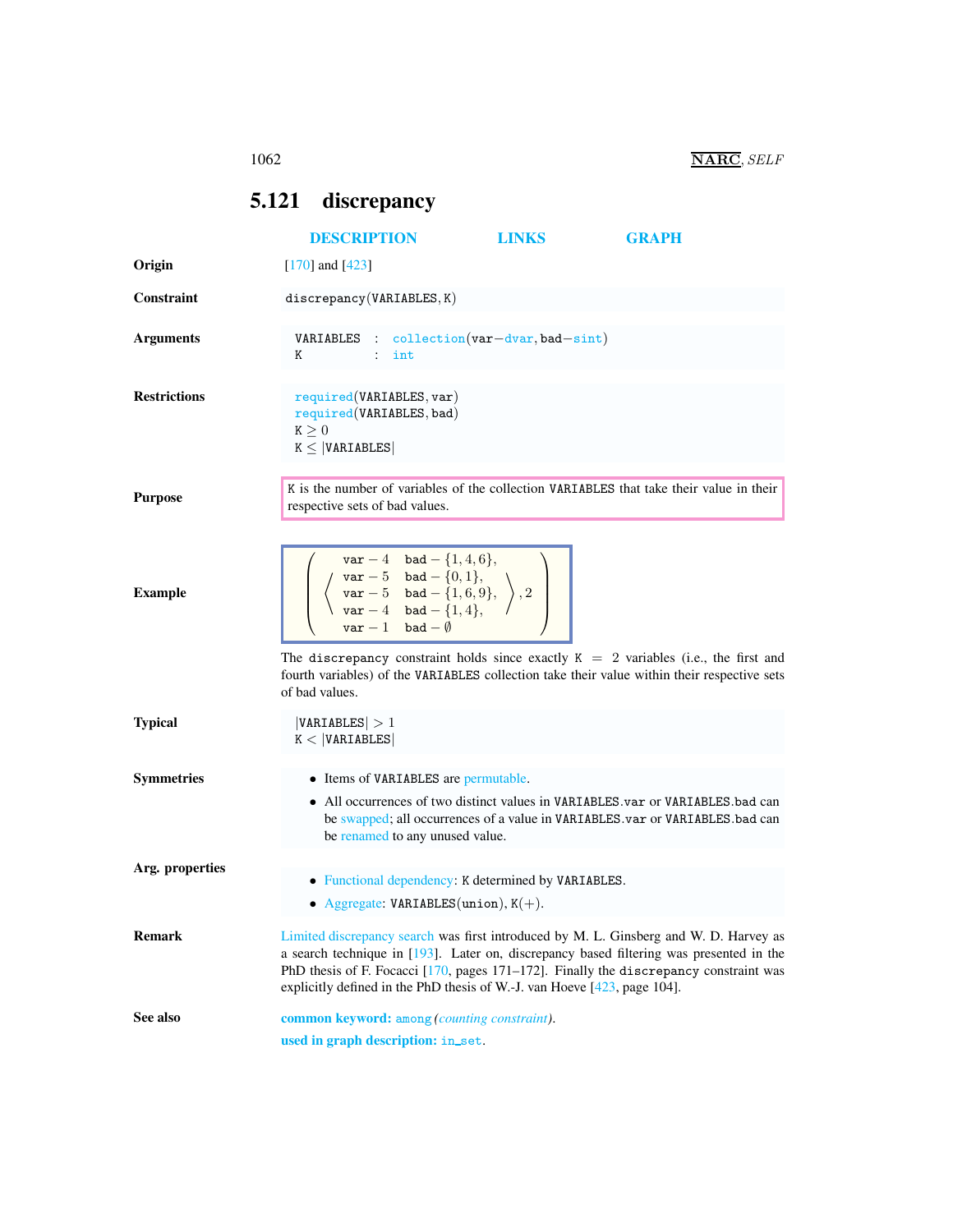## 20050506 1063

Keywords constraint arguments: pure functional dependency. constraint type: value constraint, counting constraint. filtering: arc-consistency. heuristics: heuristics, limited discrepancy search.

modelling: functional dependency.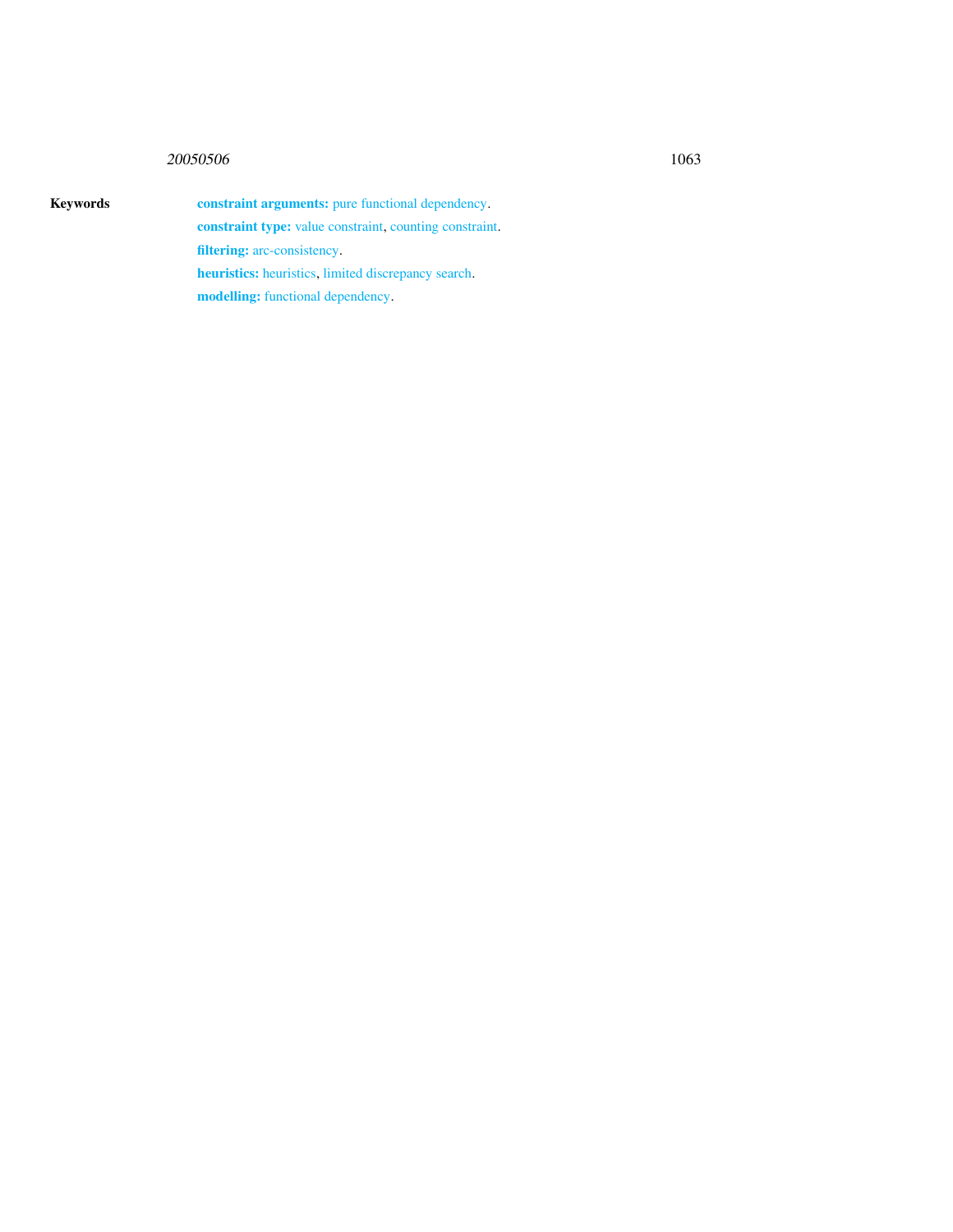| Arc input( $s$ )    | VARIABLES                              |     |            |             |    |     |            |  |  |
|---------------------|----------------------------------------|-----|------------|-------------|----|-----|------------|--|--|
| Arc generator       | $SELF \mapsto$ collection(variables)   |     |            |             |    |     |            |  |  |
| Arc arity           |                                        |     |            |             |    |     |            |  |  |
| Arc constraint(s)   | $in_set(variables.var, variables.bad)$ |     |            |             |    |     |            |  |  |
| Graph property(ies) | $NARC = K$                             |     |            |             |    |     |            |  |  |
| Graph model         | The                                    | arc | constraint | corresponds | to | the | constraint |  |  |

<span id="page-2-0"></span>in set(variables.var, variables.bad) defined in this catalogue. We employ the SELF arc generator in order to produce an initial graph with a single loop on each vertex.

Parts (A) and (B) of Figure [5.272](#page-2-1) respectively show the initial and final graph associated with the Example slot. Since we use the NARC graph property, the loops of the final graph are stressed in bold.



<span id="page-2-1"></span>Figure 5.272: Initial and final graph of the discrepancy constraint